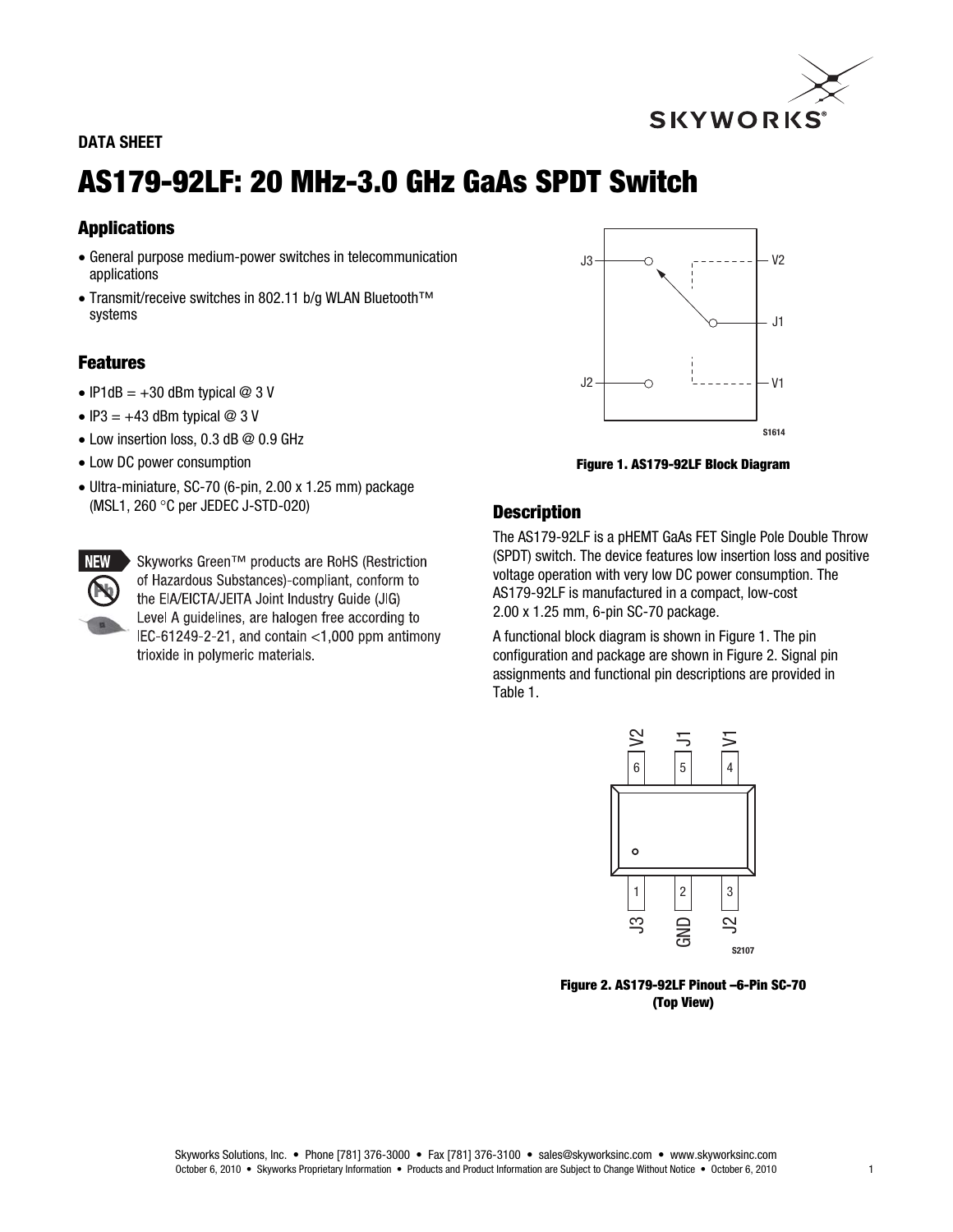## Table 1. AS179-92LF Signal Descriptions

| Pin# | Name | <b>Description</b> | Pin# | Name           | <b>Description</b> |
|------|------|--------------------|------|----------------|--------------------|
|      | J3   | RF output (Note 1) |      | V1             | DC control voltage |
|      | GND  | Ground             |      | ، ل            | RF output (Note 1) |
|      | ےں   | RF output (Note 1) |      | V <sub>2</sub> | DC control voltage |

Note 1: A 100 pF blocking capacitor is required for >500 MHz operation. Use larger value capacitors for lower frequency operation.

#### Table 2. AS179-92LF Absolute Maximum Ratings

| <b>Parameter</b>                                                  | Symbol       | <b>Minimum</b> | <b>Maximum</b> | <b>Units</b> |
|-------------------------------------------------------------------|--------------|----------------|----------------|--------------|
| Control voltage                                                   | <b>VCTL</b>  | $-0.2$         | $+8.0$         |              |
| RF input power ( $Vc\tau = 0-7 V$ ):<br>$>500$ MHz<br>$<$ 500 MHz |              |                | 6<br>500       | W<br>mW      |
| Operating temperature                                             | Top          | $-40$          | $+85$          | °C           |
| Storage temperature                                               | <b>T</b> stg | -65            | $+150$         | $^{\circ}$ C |

Note: Exposure to maximum rating conditions for extended periods may reduce device reliability. There is no damage to device with only one parameter set at the limit and all other parameters set at or below their nominal value.

CAUTION: Although this device is designed to be as robust as possible, Electrostatic Discharge (ESD) can damage this device. This device must be protected at all times from ESD. Static charges may easily produce potentials of several kilovolts on the human body or equipment, which can discharge without detection. Industry-standard ESD precautions should be used at all times.

## Table 3. AS179-92LF Electrical Specifications (1 of 2) (Note 1) (Vcn = 0-3 V, Top = +25 °C, Characteristic Impedance = 50  $\Omega$ , Unless Otherwise Noted)

| <b>Parameter</b>                                                       | Symbol      | <b>Test Condition</b>                                                                                                                                                                   | Min            | <b>Typical</b>                                | Max                      | <b>Units</b>                    |
|------------------------------------------------------------------------|-------------|-----------------------------------------------------------------------------------------------------------------------------------------------------------------------------------------|----------------|-----------------------------------------------|--------------------------|---------------------------------|
| Insertion loss (Note 2, Note 3)                                        |             | 0.02 to 1.0 GHz<br>1.0 to 2.0 GHz<br>2.0 to 3.0 GHz                                                                                                                                     |                | 0.3<br>0.4<br>0.4                             | 0.4<br>0.5<br>0.6        | dB<br>dB<br>dB                  |
| Isolation (Note 3)                                                     |             | 0.02 to 1.0 GHz<br>1.0 to 2.0 GHz<br>2.0 to 3.0 GHz                                                                                                                                     | 22<br>22<br>20 | 25<br>25<br>23                                |                          | dB<br>dB<br>dB                  |
| Voltage Standing Wave Ratio (Note 3,<br>Note 4)                        | <b>VSWR</b> | 0.02 to 1.0 GHz<br>1.0 to 2.0 GHz<br>2.0 to 3.0 GHz                                                                                                                                     |                | 1.2:1<br>1.2:1<br>1.3:1                       | 1.4:1<br>1.4:1<br>1.45:1 |                                 |
| Switching characteristics:<br>Rise/fall<br>On/off<br>Video feedthrough |             | 10/90% or 90/10% RF<br>50% control to 90/10% RF<br>$T$ RISE = 1 ns,<br>bandwidth $=$ 500 MHz                                                                                            |                | 10<br>100<br>25                               |                          | ns<br>ns<br>mV                  |
| 1 dB Input Compression Point                                           | IP1dB       | @ 0.5 to 3.0 GHz<br>$V_{\text{CTL}} = 0$ to 2 V<br>$V_{\text{CTL}} = 0$ to 3 V<br>$V_{\text{CTL}} = 0$ to 5 V<br>@ 48 MHz<br>$V_{\text{CTL}} = 0$ to 3 V<br>$V_{\text{CTL}} = 0$ to 5 V |                | $+26$<br>$+30$<br>$+34$<br>$+28.9$<br>$+29.5$ |                          | dBm<br>dBm<br>dBm<br>dBm<br>dBm |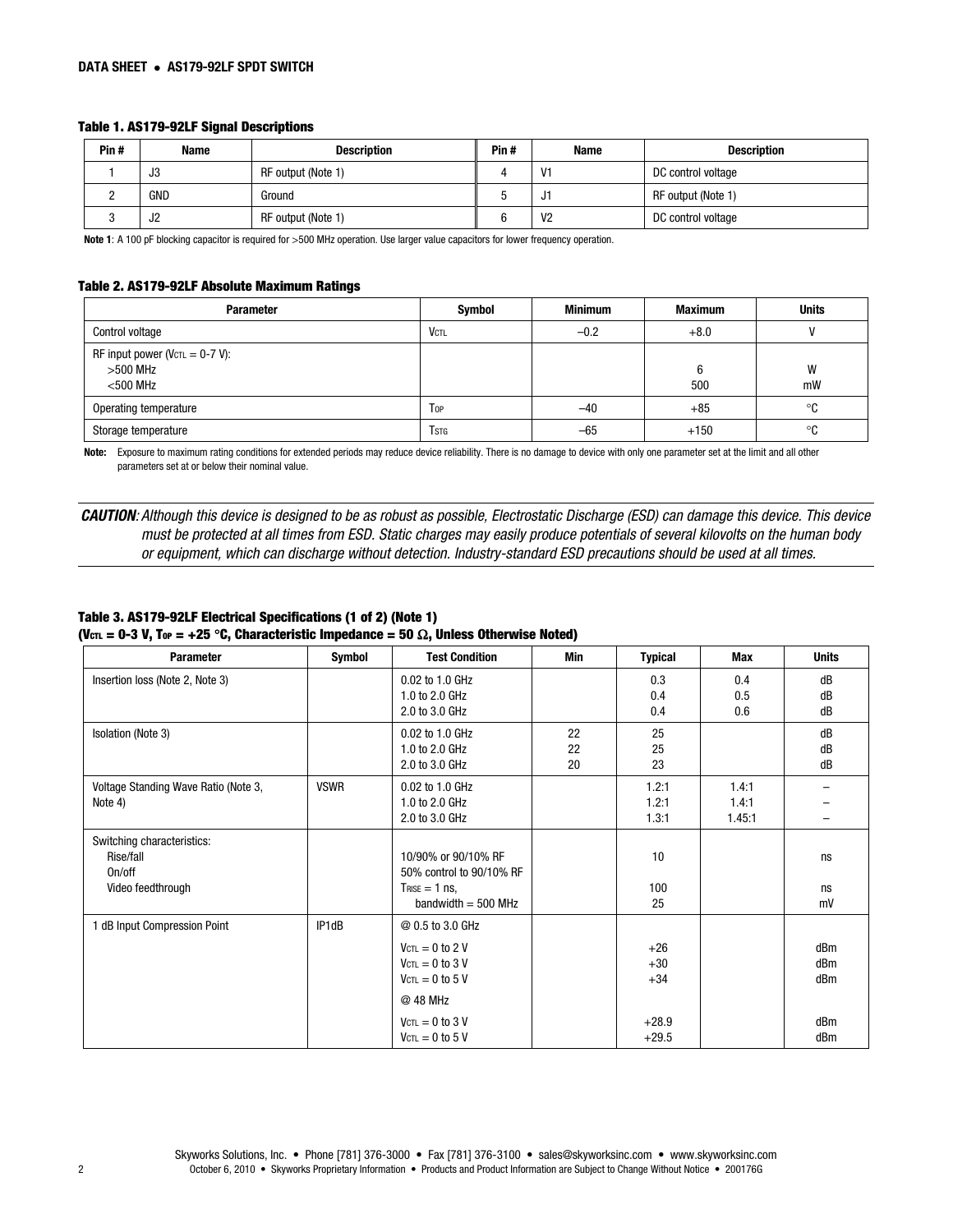#### Table 3. AS179-92LF Electrical Specifications (2 of 2) (Note 1) (Vc $\tau_L$  = 0-3 V, Top = +25 °C, Characteristic Impedance = 50  $\Omega$ , Unless Otherwise Noted)

| <b>Parameter</b>            | Symbol          | <b>Test Condition</b>                               | Min | <b>Typical</b> | Max | <b>Units</b>  |
|-----------------------------|-----------------|-----------------------------------------------------|-----|----------------|-----|---------------|
| 3rd Order Intercept Point   | IP <sub>3</sub> | +5 dBm two-tone input<br>power $@0.5$ to<br>3.0 GHz |     |                |     |               |
|                             |                 | $V_{\text{CTL}} = 0$ to 2 V                         |     | $+43$          |     | dBm           |
|                             |                 | $V_{\text{CTL}} = 0$ to 3 V,                        |     | $+43$          |     | dBm           |
|                             |                 | $V_{\text{CTL}} = 0$ to 5 V                         |     | $+50$          |     | dBm           |
| Thermal resistance          |                 |                                                     |     | 25             |     | $\degree$ C/W |
| Control voltage:            |                 |                                                     |     |                |     |               |
| Low ( $@$ 20 $\mu$ A max)   | $V$ ctl $L$     |                                                     | 0   |                | 0.2 | v             |
| High ( $@100 \mu A$ max)    | $V$ CTL $_H$    |                                                     |     |                | 2.0 |               |
| High ( $@$ 200 $\mu$ A max) | VCTL H          |                                                     |     |                | 5.0 |               |

Note 1: Performance is guaranteed only under the conditions listed in this Table.

Note 2: Insertion loss changes by 0.003 dB/°C.

Note 3: Typical performance maintained with  $VCTL = 0.2$  V.

Note 4: Insertion loss state.

# Typical Performance Characteristics

(Vcn. = 0-3 V, Top = +25 °C, Pm = 0 dBm, Characteristic Impedance [Zo] = 50  $\Omega$ , CBL = 100 pF, Unless Otherwise Noted)



Figure 2. Insertion Loss vs Frequency



Figure 3. Isolation vs Frequency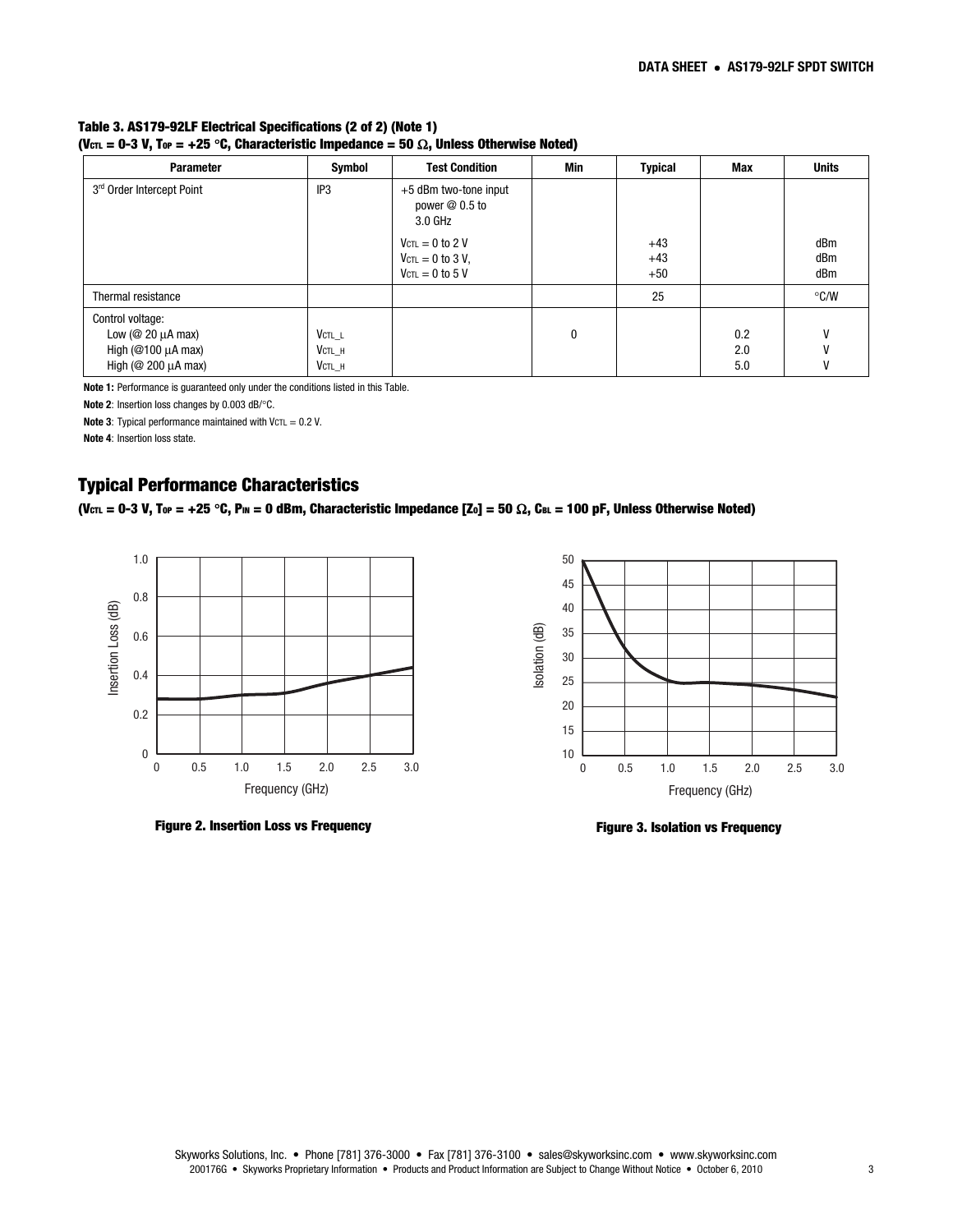

#### Figure 4. VSWR vs Frequency

## Table 4. Truth Table (V $_{\text{HIGH}}$  = 2 to 5 V)

| v             | V <sub>2</sub> | $J1-J2$        | $J1-J3$        |
|---------------|----------------|----------------|----------------|
| <b>V</b> ніgн |                | Isolation      | Insertion loss |
|               | VHIGH          | Insertion loss | Isolation      |

Note: Any state other than described in this Table places the device in an undefined state. An undefined state does not damage the device.

# Evaluation Board Description

The AS179-92LF Evaluation Board is used to test the performance of the AS179-92LF SPDT switch. An Evaluation Board schematic diagram is provided in Figure 5. An assembly drawing for the Evaluation Board is shown in Figure 6.

## Package Dimensions

Package dimensions for the 6-pin SC-70 are shown in Figure 7, and tape and reel dimensions are provided in Figure 8.

## Package and Handling Information

Instructions on the shipping container label regarding exposure to moisture after the container seal is broken must be followed. Otherwise, problems related to moisture absorption may occur when the part is subjected to high temperature during solder assembly.

The AS179-92LF is rated to Moisture Sensitivity Level 1 (MSL1) at 260 $\degree$ C. It can be used for lead or lead-free soldering.

Care must be taken when attaching this product, whether it is done manually or in a production solder reflow environment. Production quantities of this product are shipped in a standard tape and reel format.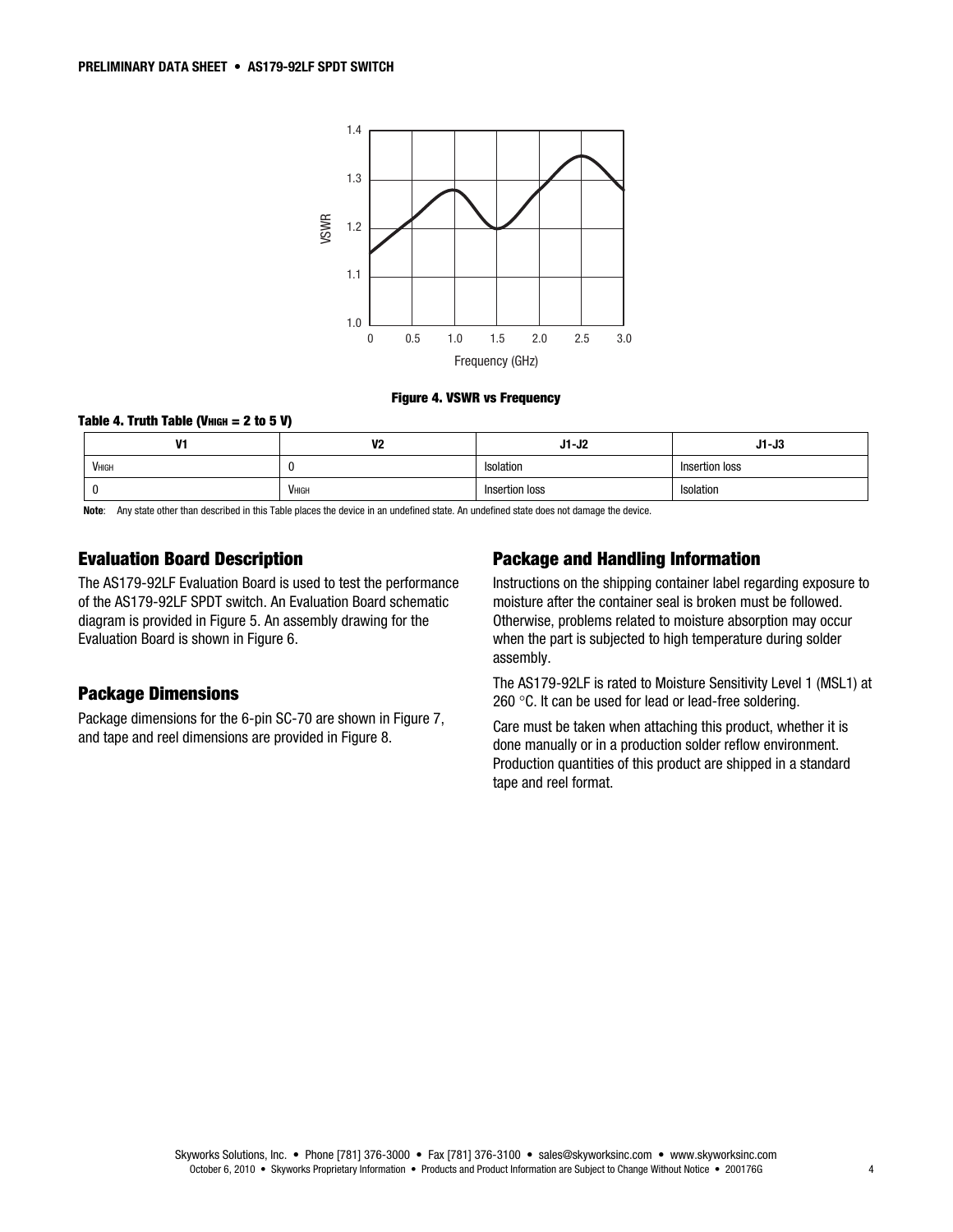

Figure 5. AS179-92LF Evaluation Board Schematic



Figure 6. AS179-92LF Evaluation Board Assembly Diagram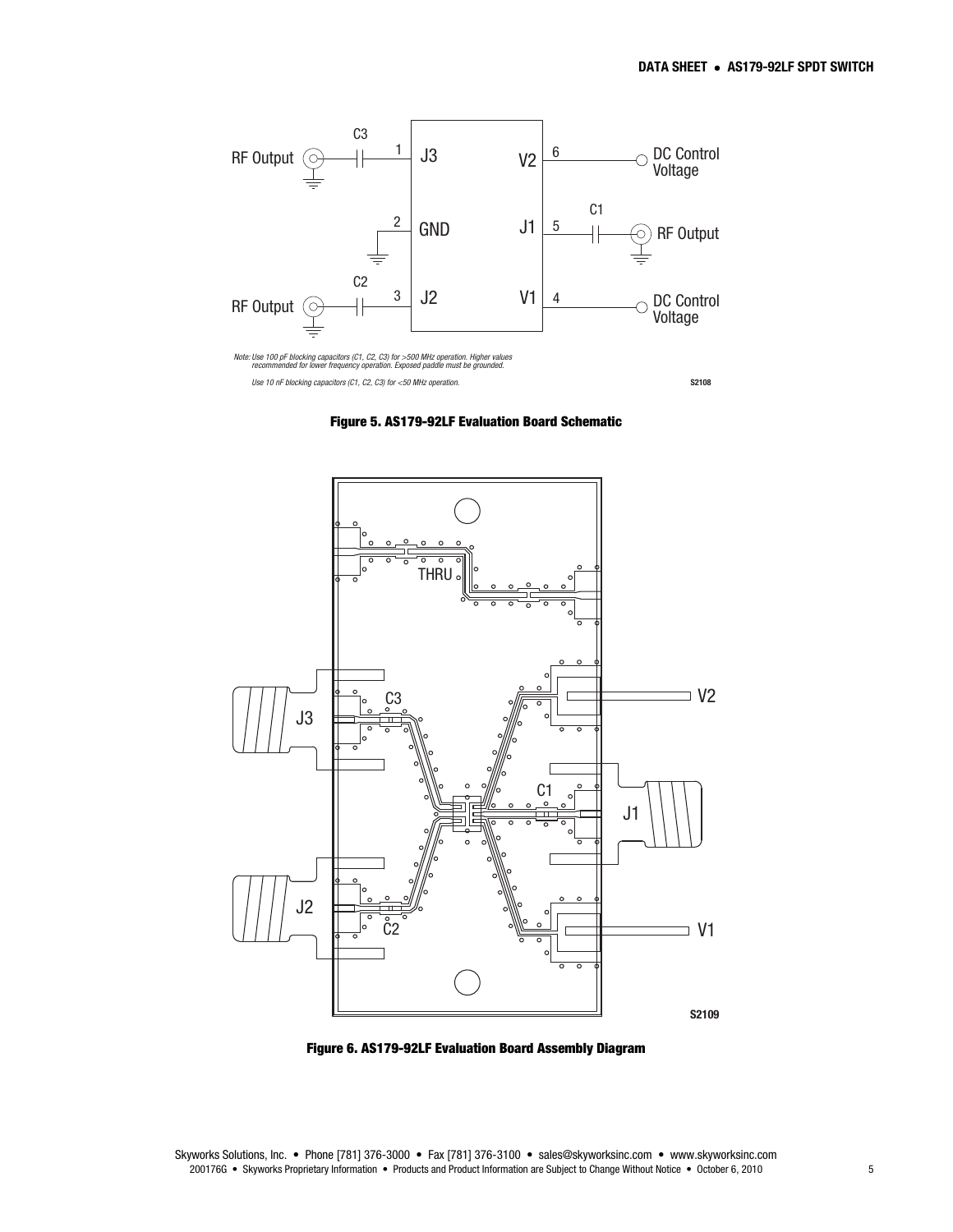

Dimensioning and tolerancing according to ASME Y14.5M-1994

S1479





Figure 8. AS179-92LF Tape and Reel Dimensions